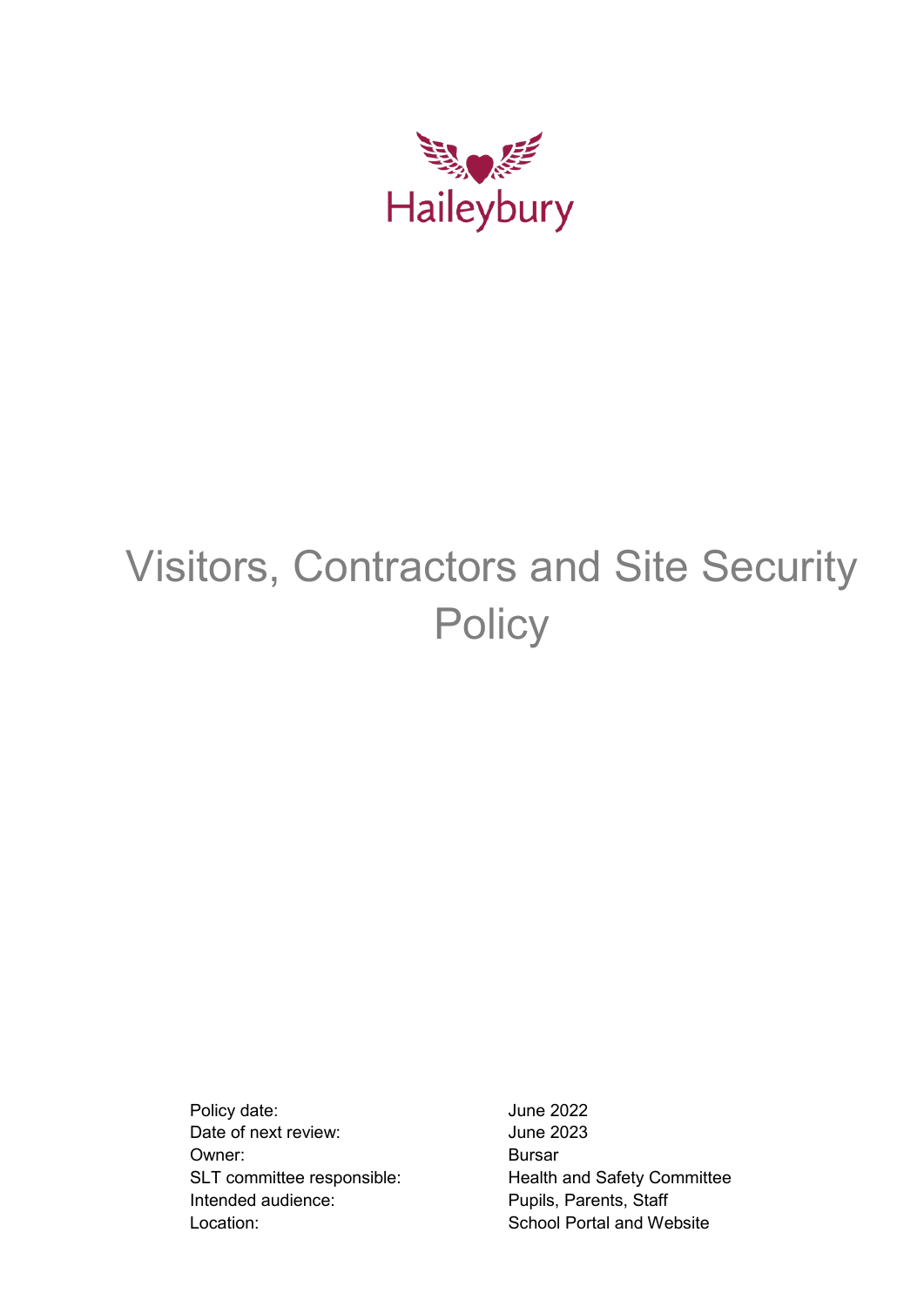# **1. Purpose of Policy**

- 1.1. Haileybury's aim is to ensure a safe and secure environment for its pupils, staff, and other members of the School community.
- 1.2. The purpose of this policy is to set out the procedures in place for maintaining the security of the School site and for managing visitors and contractors who may need to access school premises. This document also sets out the safeguarding procedures and checks which will be carried out for any contractors who regularly attend the School site to carry out work. (This policy does not cover the safeguarding checks carried out on Haileybury employees, governors, volunteers, or agency staff, details of which can be found in the [Recruitment,](https://portal.haileybury.com/document/62) [Selection and](https://portal.haileybury.com/document/62)  [Disclosure Policy.](https://portal.haileybury.com/document/62))

#### **2. Responsibility for this Policy**

2.1. Haileybury's site security arrangements are overseen by the Bursar, the Estate Director, and the Operations Manager. Compliance matters relating to security, such as the control and management of visitors and contractors, are the responsibility of the Bursar and the Deputy Bursar. The Bursar is ultimately responsible for the operation and communication of this policy, which will be approved by the SLT annually. The Bursar, Deputy Bursar and/or Estate Director will ensure that training is provided to staff as required, on matters covered by this policy.

#### **3. Reception Locations and Arrangements**

- 3.1. Haileybury is a large campus and there are two Reception areas.
- 3.2. The **Main School Reception** is located in the Quad. Its opening hours are:
	- 8.30am to 5.30pm Monday to Friday (during term time and school holidays)
	- 8.30am to 4.00pm on Saturdays (during term time only)

Main School Reception can be contacted at [reception@haileybury.com](mailto:reception@haileybury.com) or **01992 706200**.

- 3.3. Any visitors who are coming to see the Master, Deputy Master, Bursar or any teaching or Bursary staff, should report to this Reception on arrival. This includes any visiting families, or candidates attending interviews in the Main School. A Receptionist will check the ID of all visitors when they sign-in, issue them with a visitor badge and draw their attention to the safeguarding information provided on the reverse of the visitor's badge. The Receptionist will also draw visitors' attention to the Safeguarding and Health and Safety leaflets on display.
- 3.4. The second area is the **Estate Reception**. This is where any contractors carrying out work on site, any visitors to the Catering Department, or any visitors to any of the Estate Departments should report to on arrival. Any visitors outside the above Main School Reception hours should also report to the Estate Reception which is open 24 hours per day, seven days a week. The Estate Reception is staffed by the Estate Helpdesk team.
- 3.5. The contact email address for the Estate Reception is:

[estatateshelpdesk@haileybury.com](mailto:estatateshelpdesk@haileybury.com)

This email account is monitored between 8.00am and 4.30pm Monday to Friday. If your enquiry or request is outside these times and is urgent please telephone the Estate Helpdesk on: **01992 706225**.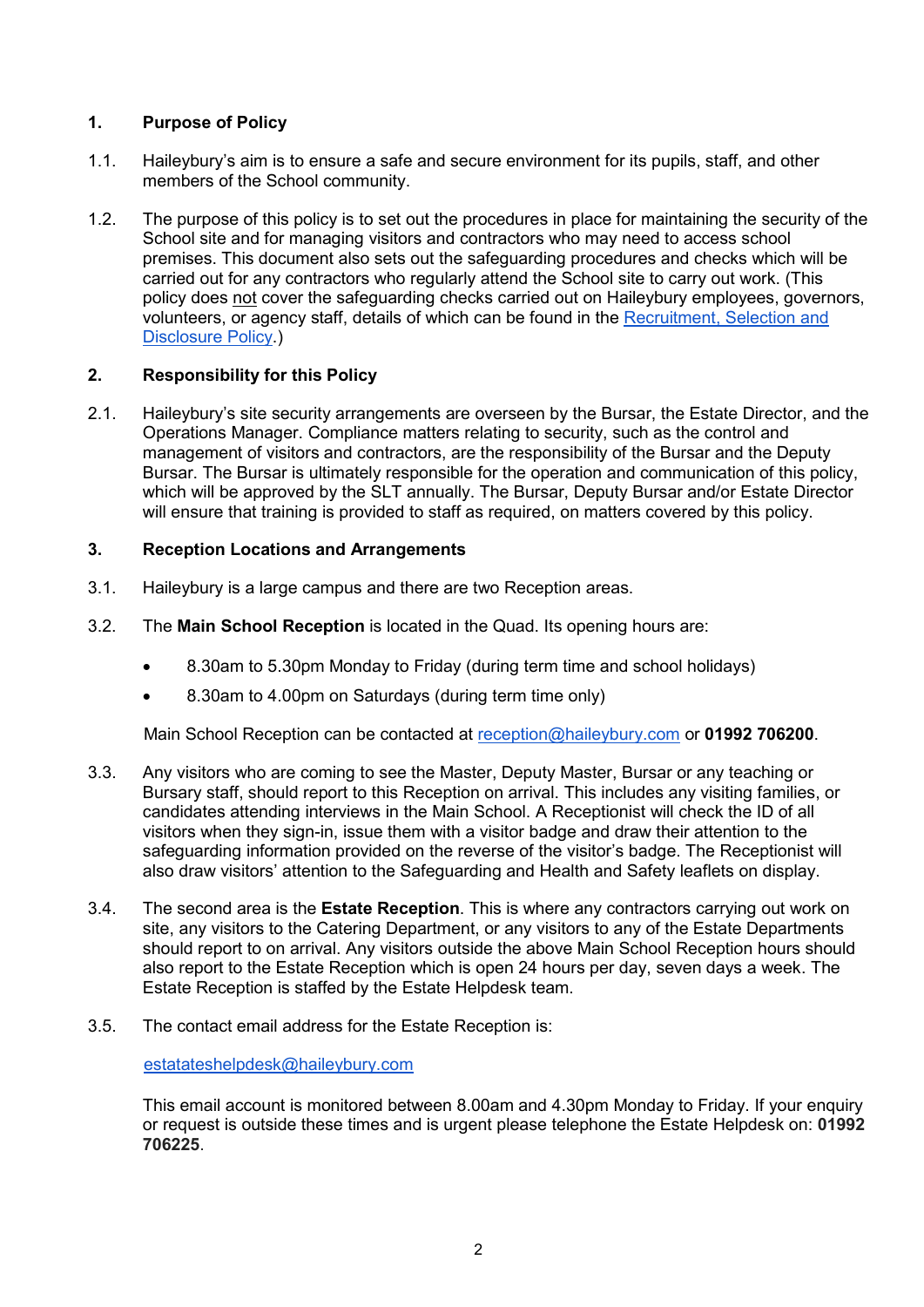3.6. If any member of staff is expecting a visitor or contractor, they must notify the relevant Reception in advance, providing the details of the person(s) they are expecting.

# **4. Staff Responsibilities**

- 4.1. The Operations Assistants (reporting to the Operations Manager) are responsible for maintaining security on site. There is an Operations Assistant on the premises 24 hours a day, seven days per week (including over Christmas). Additional Operations Assistants are on the premises between 7.00am and 7.00pm Monday to Friday, and 8.00am to 4.00pm Saturday and Sunday. The School (via the Operations Manager) also engages an external security company to carry out patrols and to provide extra security when needed.
- 4.2. As part of their role, Operations Assistants carry out daily unlocking and locking-up procedures. They also regularly patrol the site and carry out security checks to ensure, for example, that doors and windows are closed and locked as appropriate.
- 4.3. On Saturdays during term time, there is a rota for support staff managers to be onsite as Duty Manager, to increase staff presence, and to support the smooth running of the School on Saturdays. Operations Assistants are present on Saturdays to support the Duty Manager, teaching and support departments.
- 4.4. All members of staff play a vital role in the security of the School. Staff are required to ensure that the buildings they work in are left secure at the end of the day. Staff should remain vigilant at all times and report any unauthorised visitors, concerns or incidents to the Estate Reception, the Operations Manager, Estate Director, or Bursar, as appropriate. A person on school site without a lanyard (and who is not on the public footpath/bridleway - see below) and about whom a colleague has concerns should be challenged politely, but only if that colleague feels it is completely safe to do so. If anyone is in immediate danger, please dial 999 for the emergency services. Members of staff who live on site are expected to be aware at all times of the need for safety and security and report to the Estate Reception or a member of senior management any suspicious activity on site during evenings or weekends.

# **5. Persons on Site**

5.1. At Haileybury, we operate a lanyard system. **All persons on site must wear a lanyard with their identity badge attached at all times, unless wearing and identifiable in Haileybury school sports or support staff branded kit, when badges may be carried in a pocket**. Different categories of persons attending site will be issued with specific colour lanyards to indicate who they are, as follows:

| <b>BLUE</b>  | Staff (including Catering contractor staff), volunteers who have been vetted, and<br>residents. Summer School staff lanyards are light blue. |  |
|--------------|----------------------------------------------------------------------------------------------------------------------------------------------|--|
| YELLOW       | Contractors - approved and DBS checked or permitted to work unaccompanied<br>under a risk assessment.                                        |  |
| <b>RED</b>   | Visitors (must be accompanied at all times).                                                                                                 |  |
| <b>BLACK</b> | Governors.                                                                                                                                   |  |

5.2. Visitors wearing a red lanyard must be accompanied by a member of staff. Any persons on site who are unaccompanied and are not wearing any lanyard, or who are wearing a red lanyard but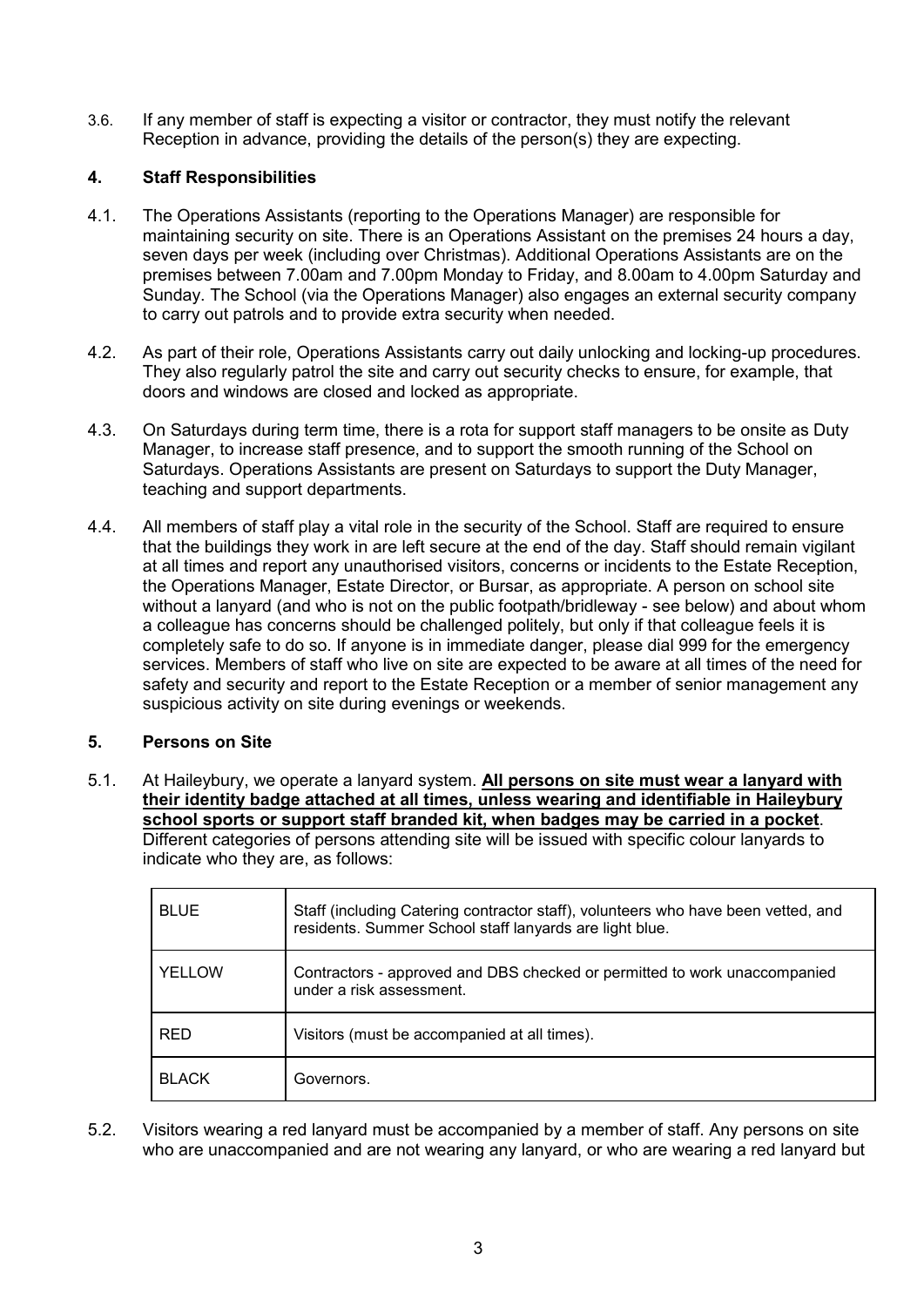are not accompanied, should be politely challenged if you feel it is safe to do so. If you do not feel it is safe, please contact the Estate Reception or, as above, the police.

#### **6. Parents**

- 6.1. Haileybury welcomes parents of current pupils visiting the School to participate in the regular pattern of school events without the need to wear visitor badges. Parents of current pupils are encouraged to attend sports, music, drama or other School events, but are kindly asked to comply with this policy so that the School can safeguard pupils by controlling visitors.
- 6.2. When attending events, parents should remain in the designated event location, and use any facilities (such as refreshment or toilet facilities) identified as available for that event. Parents may access the Dining Hall and Grubber for match teas but must not venture unaccompanied into other areas of the School outside these times, including the Grubber coffee area, which is for pupils and staff only, and may only be accessed by parents if it is being used for an organised school event.
- 6.3. If parents or guardians require access to their child's House they must contact the Housemaster or Housemistress in advance to arrange the visit. Parents may only visit in common areas, and must be accompanied by House staff. The exception to this is at the beginning and end of each half term when parents are permitted to help with moving their children in and out of the House. At such times there will be a number of House staff available to assist and supervise, and pupils will be advised of potential access.

#### **7. Prospective Parents**

7.1. Prospective parents who are visiting Haileybury for the first time will be asked to report to the Main School Reception. They will be escorted at all times by a member of staff (usually a member of the Admissions team or House staff), or they may be accompanied on a tour of the School by pupils (communal areas only and more than one pupil of suitable age).

#### **8. Other School Visitors**

- 8.1. All other visitors must sign in at the Main School or Estate Reception as appropriate. They will be issued with a visitor's badge (a red lanyard), which must be worn at all times whilst on site. Visitors will be provided with details of the School's emergency arrangements. They must wait in the Reception area to be collected by the person they have come to see. Staff members must escort their visitor whilst they are at the School and ensure they sign out and return their badges on leaving.
- 8.2. A visitor attending Haileybury once a week or more, or for four or more days a month will be considered to be a regular visitor, and will be required to undergo appropriate vetting checks (see Recruitment, Selection and Disclosure Policy).

# **9. Ad Hoc Contractors**

9.1. An ad hoc contractor is a contractor who is engaged to carry out work less than once per week or less than four days per month. Ad hoc contractors are not required to undergo vetting or other safeguarding checks, but they must be suitably supervised whilst on site. This means that they will either be accompanied by a member of staff, or they may be unaccompanied but only if a risk assessment has been carried out permitting this. Such a risk assessment must be prepared by the relevant manager on a case by case basis, taking account of the timing and location of the work, and in particular whether there is an opportunity for unsupervised access to children. Managers receive suitable training to carry out such risk assessments, and should consult the Deputy Bursar, Bursar, or Deputy Master if guidance is required.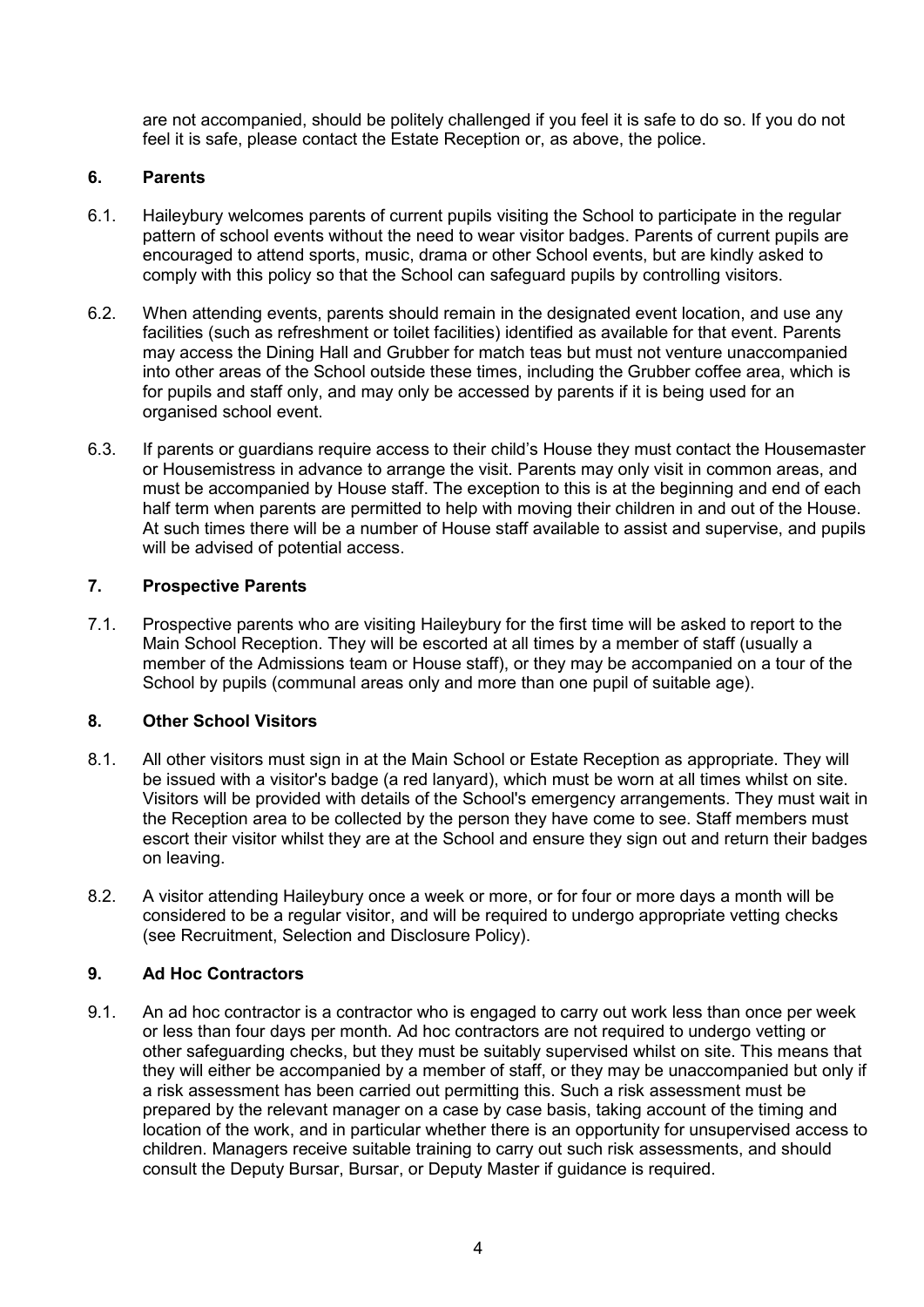9.2. All ad hoc contractors must sign in at the Estate Reception or Main School Reception, where their photographic ID will be checked. They will then be provided with a security badge (red if accompanied, yellow if risk assessed). Any member of staff engaging an ad hoc contractor must advise the Estate Reception or Main School Reception in advance of their visit.

#### **10. Regular Contractors**

- 10.1. Some contractors may provide services or carry out work for the School more regularly than once per week, or for more than four days in a 30-day period, for example:
	- Staff employed by the School's catering provider are based at the School as their permanent place of work and they will likely have direct contact with pupils on a day-today basis.
	- During a building or refurbishment project, construction workers may be on site for an extended period and may have the opportunity for contact with pupils.
	- A self-employed coach or tutor may provide coaching or tuition on a regular basis as a self-employed person.
- 10.2. In these circumstances, staff of the relevant contractor must have undergone safeguarding and vetting checks, which will have been carried out by the contractor firm employing them (or by the contractor themselves if self-employed). The School requires such contractors to provide individual contractors' DBS certificate numbers and dates of issue, and this information is recorded and kept up to date by the Estate Reception or the HR Department (depending on the contractor's area of work).
- 10.3. Contractors and their staff are expected to comply with the School's Contractor Code of Conduct which will be sent to them in advance of their attendance on site.
- 10.4. Contractors must sign in each day they are working on site at either the Estate Reception or the Main School Reception where their photographic ID will be checked and they will be issued with a contractor badge (yellow lanyard). The badge must be returned at the end of each day. The exception to this is for regular Catering staff who are based permanently at the School site. These Catering staff are issued with a blue "Staff" lanyard and are not required to sign in each day.
- 10.5. The Deputy Bursar and Health and Safety Manager monitor the activities of contractors and periodic spot checks will be carried out to ensure compliance with this policy. They will report on their checks to the Health and Safety Committee, and to SLT, and the Deputy Bursar regularly reports on compliance in this area to the Governors' Nominations and Governance Committee.

# **11. Visitors in Houses**

- 11.1. Pupils visiting Houses other than their own, unless on an organised house event with staff present, must always sign in and out using the House signing-in book and must only visit common areas.
- 11.2. Parents wishing to visit Houses should refer to paragraph 6.3 above.
- 11.3. Approved contractors who are needed to carry out work in Houses must first sign in at the Estate Reception where they will be issued an access-controlled card. The Estate Helpdesk will call or email ahead to advise the HM or Matron that a contractor is due to arrive. The contractor should attempt to report to the relevant House staff member on arrival at the House to inform them that they are present. The contractor need not be supervised as they are approved and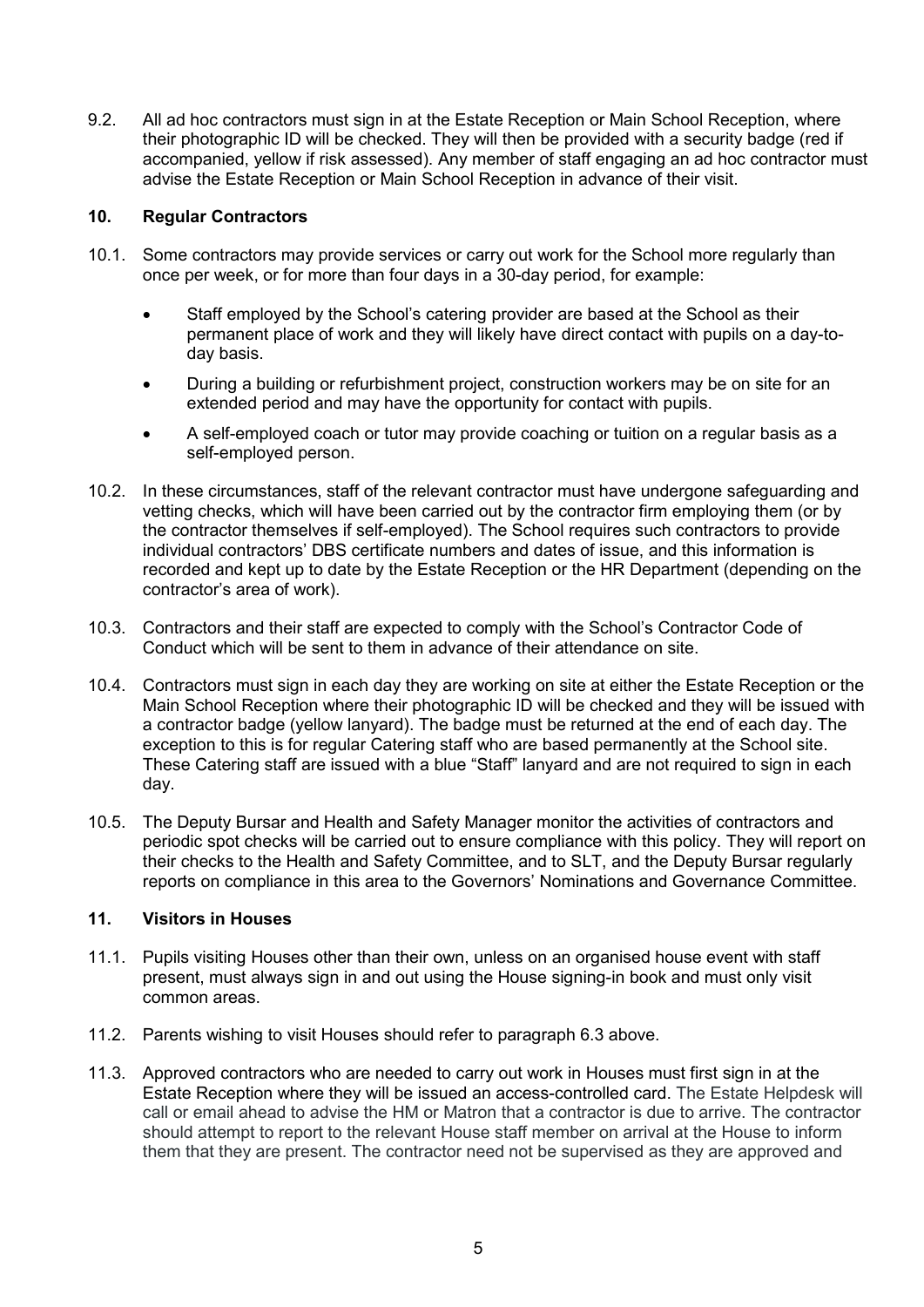therefore vetted. A contractor who is not approved, and therefore a visitor, should be supervised at all times as above.

11.4. Staff members who are not normally based in a House but are required to work there (e.g. Domestics or Maintenance staff), must tap in and out on entry and exit, using their security card. The Estates Helpdesk maintains a record of works scheduled in Houses and will advise the Matron or HM when a member of Maintenance staff is due to attend.

#### **12. Visitors to Haileybury Core Site Residents**

- 12.1. Regular visitors to the homes of Haileybury residents on the core site (for example, private cleaners, babysitters, grandparents, childminders, other family members) must have completed the relevant vetting checks. Staff members resident on the core site are required to notify the Bursar's Assistant of all regular visitors so that checks can be carried out. The Bursar's Assistant maintains a record of such checks, and reminds staff annually to provide any updated information. Such visitors are not required to sign in at either Reception or collect a lanyard as they go directly to private residences and should not access any other areas of the School site unaccompanied.
- 12.2. Occasional visitors to Haileybury residents on core site, must be accompanied at all times.

#### **13. The School Site**

#### Public Rights of Way

- 13.1. There are a number of public rights of way through the School campus, which creates a potential security risk. Staff are made aware of these access routes and are asked to discourage unauthorised access to non-public areas around the campus by being vigilant and reporting concerns promptly to the Estate Reception. Pupils are also aware of the public rights of way and made aware of the security risk these routes could present.
- 13.2. Haileybury will use a variety of means e.g. clear signage, maps and information on its website to advise visitors and the general public of the need to report to the Estate Reception or Main School Reception to sign in, or to follow the designated rights of way through the campus, in order to control these security risks.

#### General Building Security Arrangements

- 13.3. All Houses have electronic door codes or punch locks to prevent unauthorised entrance to the building. The codes for the House doors are changed regularly and at least each term.
- 13.4. The Estate Department will use the electronic door system to provide contractors and those hiring facilities with a different code to pupils. The contractor/hirer code is programmed to only be active when the contractor/hirer requires access i.e. the code will only work for the period of hire, and not at any other time.
- 13.5. Some school buildings have electronic door security systems which are programmed by the Computer Support Department (CSD). The CSD is able to monitor these electronic door security systems centrally from their offices. All staff are provided with an electronic ID card which links to this door security system and will provide access to the appropriate areas.
- 13.6. Access to other buildings (without an electronic door system) is controlled locally by staff working in the building as key holders. Access to spare keys and any master keys is controlled by the Estate Reception.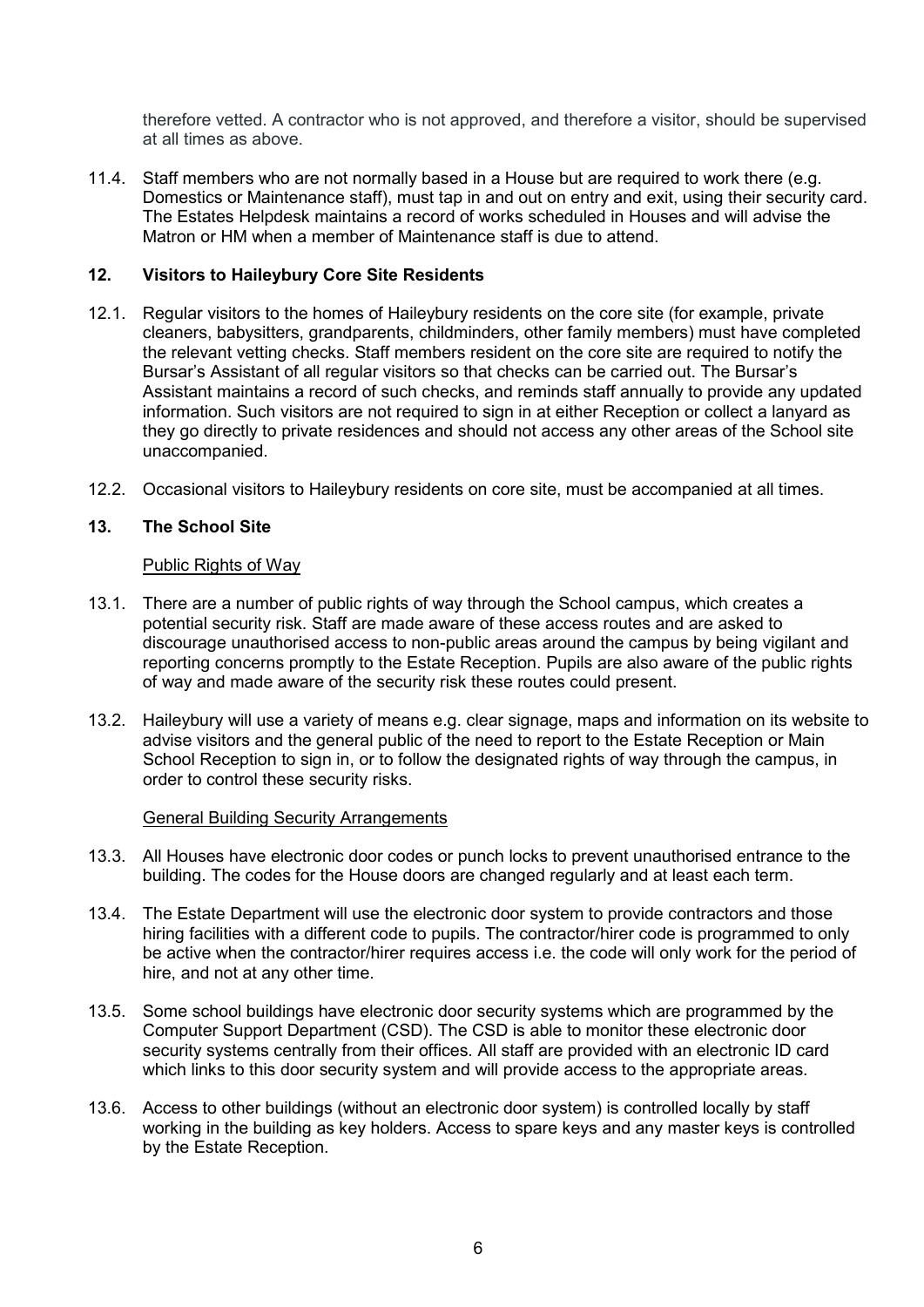13.7. Unauthorised access to workshops, laboratories, high risk operational areas or storage areas may present a risk to safety. It is the responsibility of the Head of Department to ensure that the risk of unauthorised access to the department or to storage areas within the department is assessed, and suitable measures are in place for safety and security. Risk assessments will be stored on iProtectU.

# **14. Security During School Events**

- 14.1. Security risks increase during school events, and event organisers must ensure the event risk assessment considers the security risk and that suitable controls are put in place, e.g. notifying key staff or departments across the School of the event and authorised areas for guests, arranging for additional supervision and signage for guests or arranging for nearby buildings to be secured earlier in the day. Risk assessments will be stored on iProtectU.
- 14.2. For large-scale events such as Speech Day or the Model United Nations weekend, the School will arrange for additional staff (Event Assistants) to assist with the smooth running of the event and to operate as an extra security presence. These staff will provide guidance for visitors/guests, discourage access to unauthorised areas of the School and report concerns to the Estate Reception for monitoring or assistance.

#### **15. Use of School Facilities by External Organisations and Local Community**

- 15.1. Local community groups may use school facilities outside school hours, at weekends and in the holidays. Haileybury regulates their use by hire agreements that cover practical matters such as hours of usage, insurance and security. The Sports Complex and External Lets Manager has overall responsibility for external let arrangements and will liaise with the Sports Complex and Operations teams to ensure clear communication with regard to security and supervision. A member of the Operations team is always on site when outside groups are present.
- 15.2. These external organisations will be advised on areas they are permitted to access across the campus, of general security arrangements and their responsibility for the security of the buildings they are using. The member of staff overseeing the arrangement will provide an element of supervision whilst the let/hire is taking place to ensure it runs smoothly and security arrangements are being adhered to.

# **16. CCTV System and Dealing with Security Incidents**

- 16.1. Haileybury has CCTV cameras installed across the campus. The cameras are monitored centrally in the Estate Reception, which ensures limited access to the images. The CCTV cameras on the main campus entrances have car number plate recognition capabilities, which is used to alert Operations Assistants if suspicious vehicles enter the campus. The CCTV system is used for general monitoring of activities across the campus to assist with ensuring the safety and security of pupils, staff and visitors, and it is used in accordance with the School's CCTV Policy.
- 16.2. Any Operations Assistant(s) on duty will respond to and notify a relevant member of the SLT of any activity which causes concern or threatens the School's security.
- 16.3. The Operations Assistant(s) will undertake a dynamic risk assessment when dealing with a security concern; if it is appropriate they will challenge unauthorised individuals, alternatively they will observe from a safe distance and contact management and/or the police. The CCTV will be used to assist with observing security concerns in these circumstances.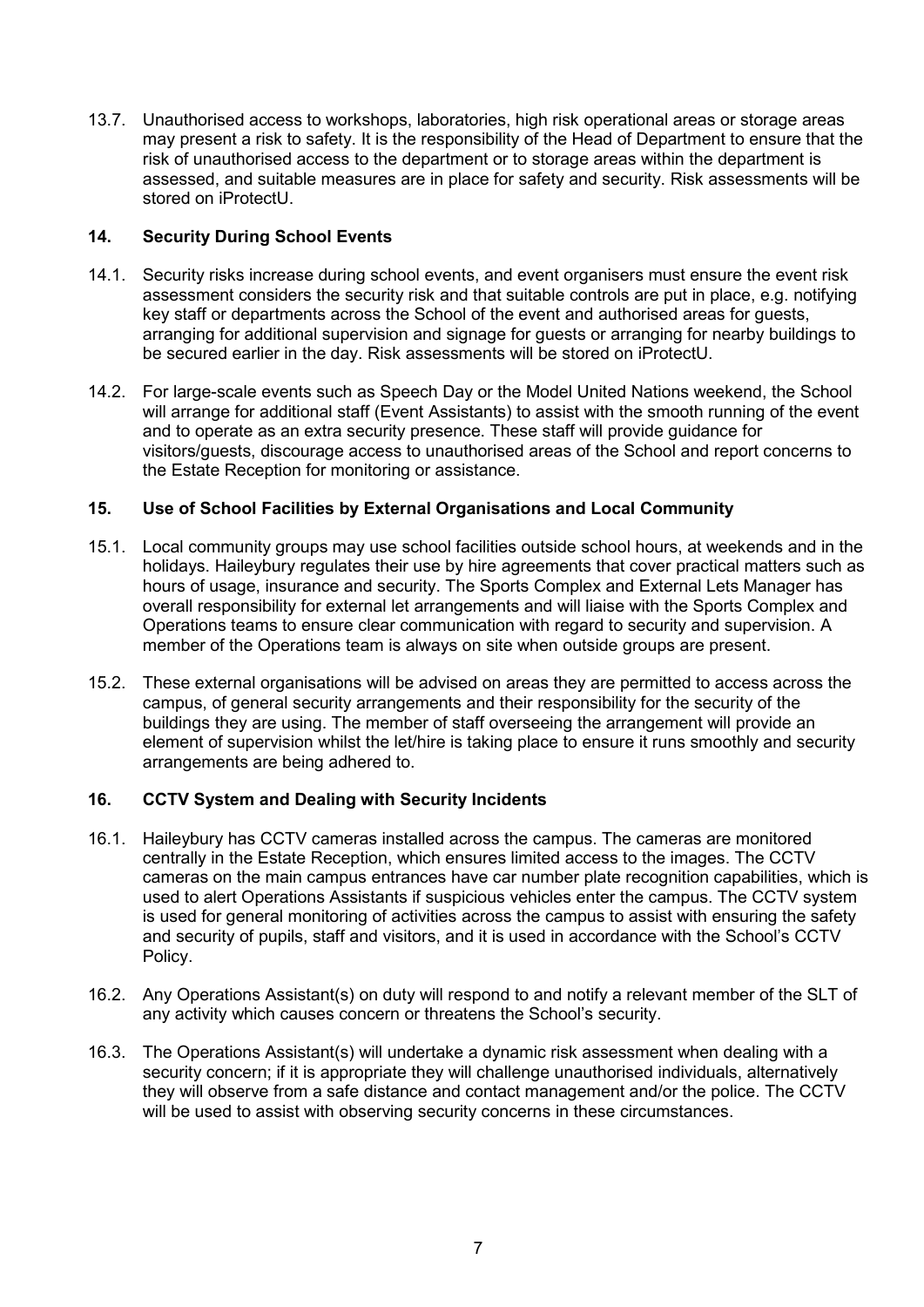#### **17. Managing Security Risks**

- 17.1. The Operations Manager chairs a Security and Access Control Sub-Committee, which reports to the Estate Director and the Estate Health and Safety Committee. The School engages external consultants to carry out regular security audits and to provide ongoing advice and guidance on security measures. Security risks are assessed and recorded in a campus-wide general risk assessment. This sets out operational details such as external lighting and external door security systems. In addition, the Operations Manager maintains a summary security risk assessment that considers how Haileybury is managing security risks and includes a dedicated action plan for security improvements across the School, with reference to the advice obtained from external consultants.
- 17.2. The School's Health and Safety Committee and the Estate Health and Safety Committee regularly review the above risk assessments. Concerns, improvements and updates to security are a standing item on these committees' termly agendas. These committees also review reports from the Operations team of any security incidents and concerns. Any issues of significance are reported to the SLT.